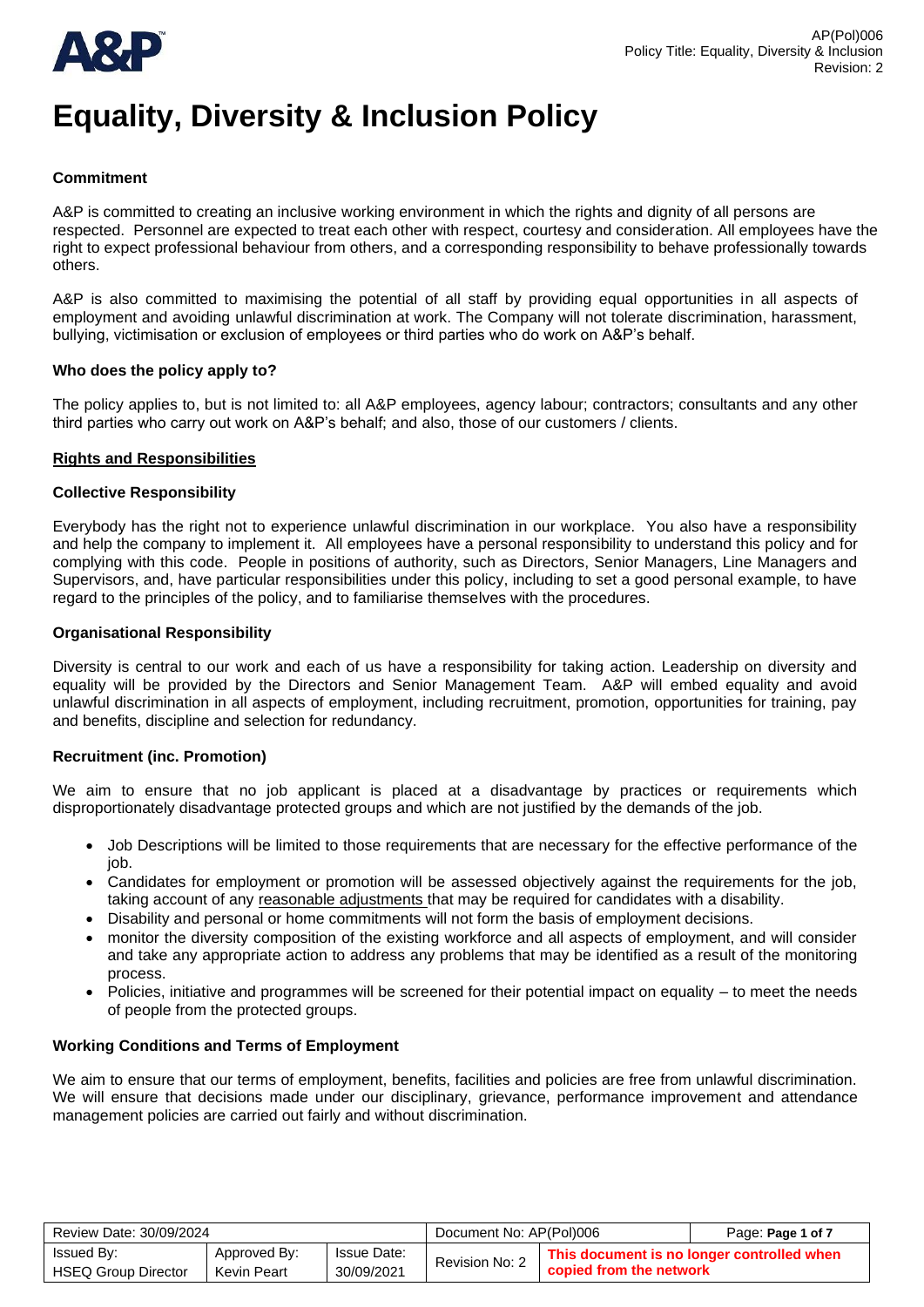

## **Inclusion**

A&P recognises the full breadth of people that work for and with us. Employees must not discriminate against nor cause harassment to any of our colleagues, visitors, contractors, customers or suppliers. Equally, we expect our visitors, customers and suppliers not to discriminate nor cause harassment to against our employees.

## **Training**

Training decisions will be made on the basis of merit. We will not unlawfully discriminate against any employee in making training decisions. We believe all employees should have an equal opportunity to progress and develop. Training needs will be identified through reviews and discussions.

## **Termination of Employment**

We will ensure that we avoid discrimination in making decisions about dismissal or redundancy.

## **Line Manager Responsibility**

Line Managers and Supervisors at all levels should appreciate their responsibility both to set a good example, and to deal promptly and fairly with complaints of harassment or bullying. They must give full consideration to complaints of conduct which is either deliberately, or likely to be taken as, harassing or offensive. It is the responsibility of all managers to:

- ensure that the standards established within this policy are adhered to within their own area of responsibility
- familiarise themselves with this Policy and bring to the attention of their staff.
- ensure that they are not instructing employees to act in a discriminatory manner or are not putting pressure on employees to discriminate.

## **Individual Responsibility**

Every employee is required to assist A&P to meet its commitment to provide equal opportunities in employment and avoid unlawful discrimination. Employees can be held personally liable for any unlawful discrimination. Employees who commit serious acts of harassment may be guilty of a criminal offence. Individuals should:

- co‐operate with any measures introduced to ensure equality of opportunity
- report any discriminatory acts or practices
- not encourage or attempt to make others practice unlawful discrimination
- not victimise anyone as a result of them having reported or provided evidence of discrimination; and
- not harass, abuse, bully or intimidate others

## **Monitoring and Review**

A&P will review its processes and policies to ensure compliance. The HR department is responsible for reviewing, and where necessary updating, this Policy and advising all employees and line management on any issues that may arise.

## **Equality**

## **Principles**

A&P is committed to creating an inclusive working environment and fostering good relations between people of different groups, also to maximise the potential of all staff by providing equal opportunities in all aspects of employment and avoiding unlawful discrimination at work.

| Review Date: 30/09/2024    |              |                    | Document No: AP(Pol)006 |                                            | Page: Page 2 of 7 |
|----------------------------|--------------|--------------------|-------------------------|--------------------------------------------|-------------------|
| <b>Issued By:</b>          | Approved By: | <b>Issue Date:</b> | Revision No: 2          | This document is no longer controlled when |                   |
| <b>HSEQ Group Director</b> | Kevin Peart  | 30/09/2021         |                         | copied from the network                    |                   |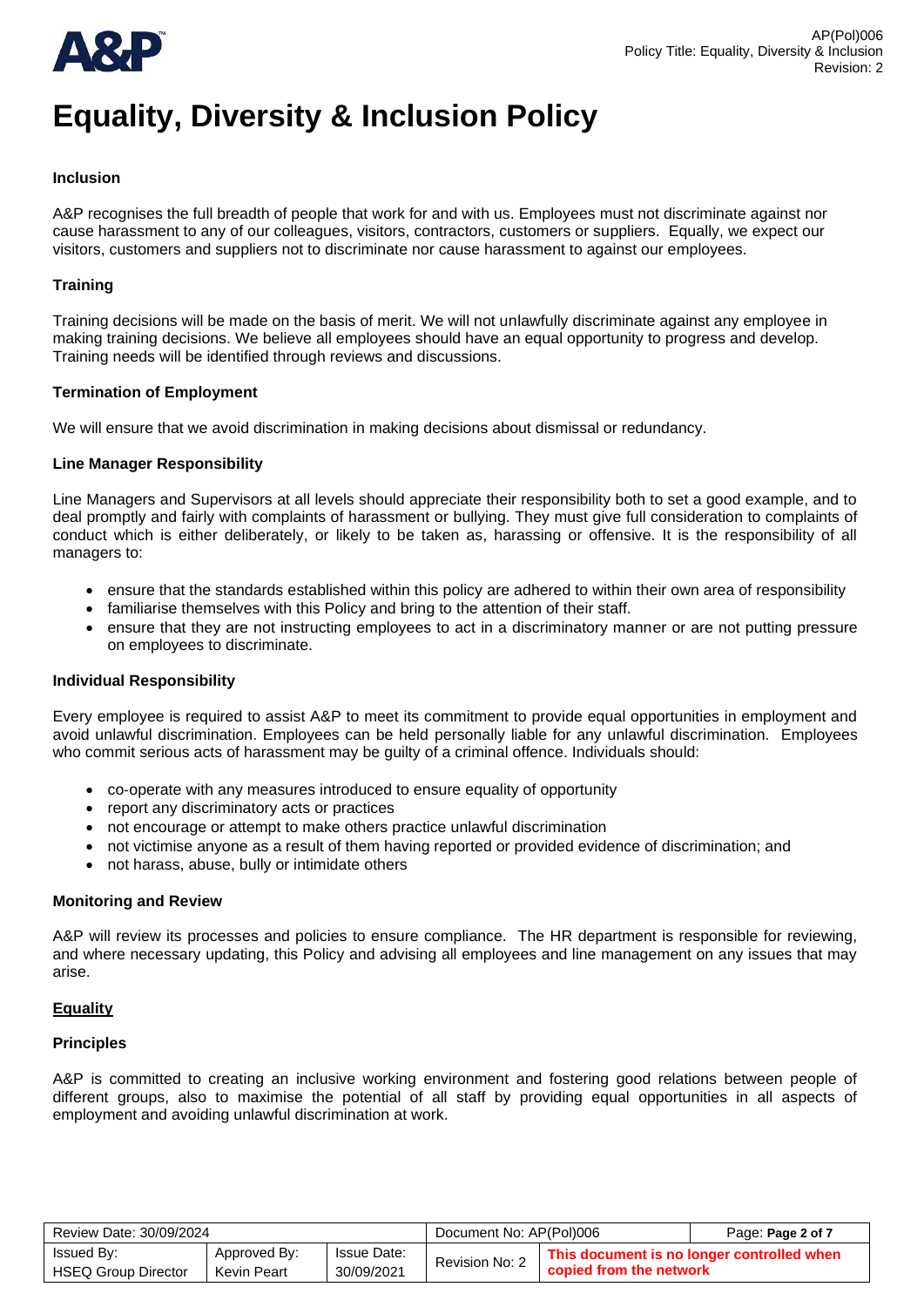

A&P will not tolerate discrimination, harassment, bullying, victimisation or exclusion of employees or third parties who do work on A&P's behalf. A&P will promote:

- equality for all
- an inclusive culture
- respect and value differences of everyone
- prevention of discrimination, harassment, victimisation and exclusion
- foster good relations and inclusion across the workforce and with partners

This means being aware of the impact of our behaviour and thinking about the impact of employment policies and our programmes in the UK and overseas on people.

# **The Law**

Our policy is governed by the Equality Act 2010, which makes it unlawful to discriminate directly or indirectly, in recruitment, employment or service delivery because of a protected characteristic. The protected characteristics are:

- age
- disability
- gender (or sex)
- gender reassignment
- race
- religion or belief
- sexual orientation
- pregnancy and maternity
- marriage and civil partnership

The Equality Act 2010 states that all organisations have a duty to pay due regard to:

- 1. Eliminate discrimination, harassment and victimisation in the workplace
- 2. Advance equality of opportunity between people from different groups
- 3. Foster good relations between people of different groups

# **Types of Unlawful Discrimination**

The Equality Act 2010 defines the different types of discrimination that are unlawful:

- a) **Direct discrimination** is when someone is treated less favourably than another person because of a protected characteristic. Direct Discrimination is not justifiable. *Examples of direct discrimination would be refusing to recruit a woman because she is pregnant; or excluding one staff member from a team training event on account of their disability or race.*
- b) **Occupational Requirement** (previously known as genuine occupational requirement) ‐ in limited circumstances, employers can directly discriminate against an individual for a reason related to any of the protect characteristics where there is an occupational requirement. The occupational requirement must be crucial to the post and be a proportionate means of achieving a legitimate aim. Decisions are made on a case by case basis. *For example, a Catholic religious college could reasonably refuse women admittance on a course for the Priesthood because all Catholic priests are male, whereas an Anglican religious college could not refuse women, because both men and women can be Anglican priests. Another example is an organisation that campaigns for LGBT legal rights may feel that their Chair should be lesbian, gay or bisexual.*
- c) **Indirect discrimination** is when you have a condition, rule, criterion, policy or practice that applies to everyone but particularly disadvantages people who share a protected characteristic and it cannot be shown to be a proportionate means of achieving a legitimate aim. *An example of indirect discrimination would be a manager continually holding team meetings on a Monday, which is a day that a part-time member of the team does not work.*

| Review Date: 30/09/2024                         |                             |                           | Document No: AP(Pol)006                                                                 |  | Page: Page 3 of 7 |
|-------------------------------------------------|-----------------------------|---------------------------|-----------------------------------------------------------------------------------------|--|-------------------|
| <b>Issued By:</b><br><b>HSEQ Group Director</b> | Approved By:<br>Kevin Peart | Issue Date:<br>30/09/2021 | This document is no longer controlled when<br>Revision No: 2<br>copied from the network |  |                   |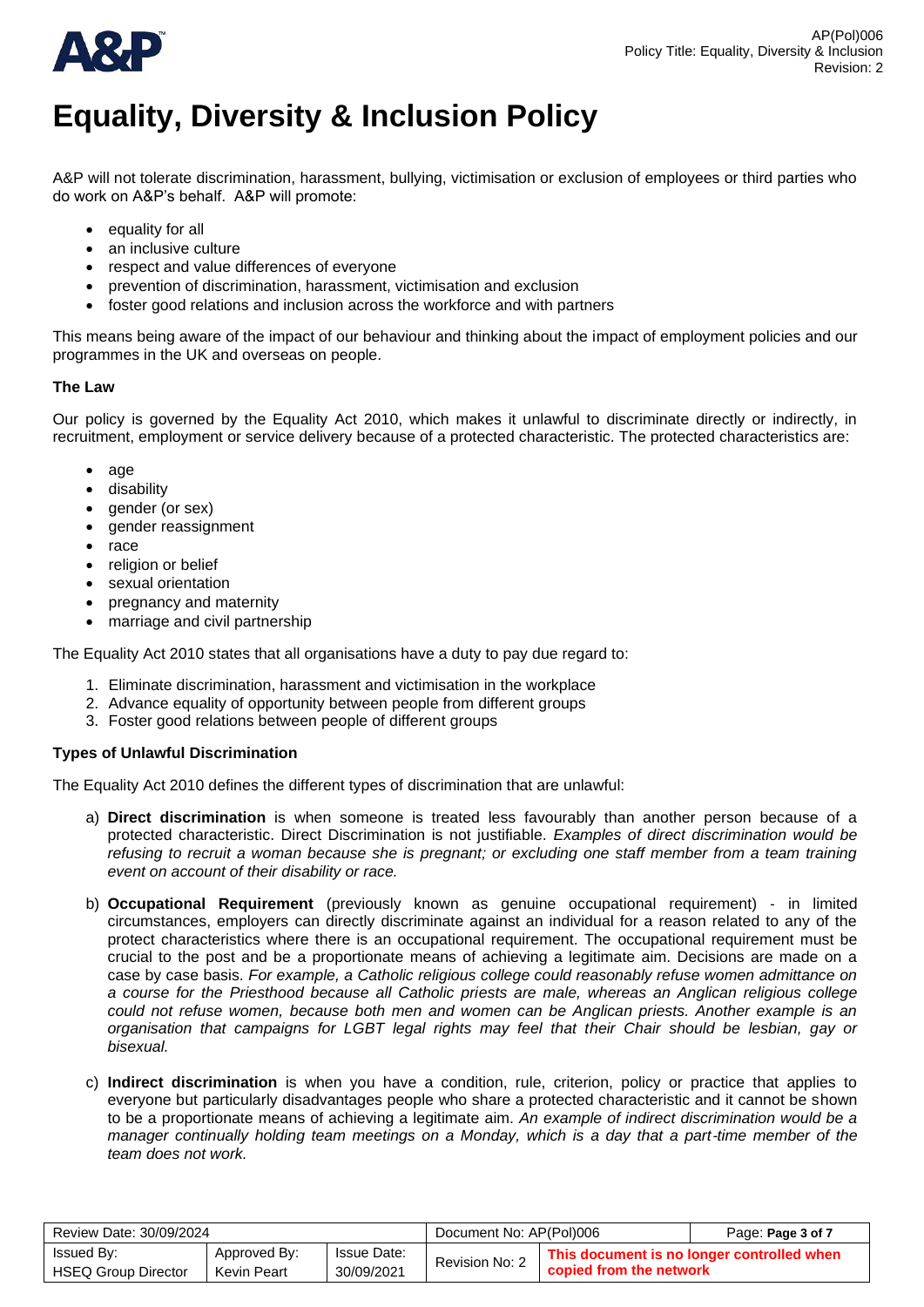

- d) **Associative discrimination** is where an individual is directly discriminated against or harassed for association with another individual who has a protected characteristic. *An example would be not promoting a staff member because they care for a parent who had a stroke. This is discrimination against the staff member because of their association with a disabled person.*
- e) **Perceptive discrimination** is where an individual is directly discriminated against or harassed based on a perception by others that they have a particular protected characteristic. It applies even if the individual does not actually possess that protected characteristic. *An example would be if colleague A harasses colleague B because they think colleague B has AIDS, even though they do not, in fact, have the illness. Colleague A has made assumptions and discriminated against colleague B, based on a perception.*
- f) **Discrimination arising from disability** is where an individual has been treated unfavourably because of something connected with their disability (so does not have to be the disability itself). *An example would be disciplining a staff member for repeated spelling mistakes that are in fact caused by dyslexia, which amount to discrimination arising from disability. This type of discrimination is unlawful where the employer (or a line manager) knows, or could be reasonably expected to know, that the person has a disability.*
- g) **Harassment** is unwanted conduct related to one of the protected characteristics that has the purpose or effect of violating a person's dignity or creating an intimidating, hostile, degrading, humiliating or offensive environment for that individual. It does not matter whether or not this effect was intended by the person responsible for the conduct. Employees can complain of behaviour that they find offensive even if it is not directed at them and the complainant does not need to possess any of the protected characteristics themselves or not this effect was intended by the person responsible for the conduct.
- h) **Third**‐**party harassment** is where an employee is harassed and the harassment is related to a protected characteristic, by people (third‐parties) who are not employees of the organisation, for example external trainers, staff contracted by A&P or visitors to A&P. *The company may be liable if the harassment has occurred on at least two previous occasions, you are aware that it has taken place and have not taken reasonable steps to prevent it from happening again.*
- i) **Victimisation** is when an employee is treated badly and subjected to detriment, such as being denied a training opportunity or a promotion because they made or supported a complaint or raised a grievance under the Equality Act 2010, or because they are suspected of doing so. An employee is not protected from victimisation if they have maliciously made or supported an untrue complaint. *An example would be if a disabled staff member raises a grievance that the line manager is not complying with the duty to make reasonable adjustments and is then systematically excluded from all meetings; such behaviour could amount to victimisation.*

# j) **Reasonable Adjustments**

The Equality Act also makes it unlawful to fail to make reasonable adjustments, as a result of a disability, to overcome barriers in employment or to using services. The duty to make reasonable adjustments includes the removal, adaptation or alteration of physical features, if the physical feature makes it impossible or unreasonably difficult for disabled people to make use of services. In addition, employers and employees have an obligation to think ahead and address any barriers that may impede disabled people from accessing a service, *for example ensuring documents are available in alternative formats.*

# **If You Have Been Discriminated Against**

If you believe you may have been discriminated against, please tell us. You can speak informally with your Line manager or the HR Department. If you want to make a more formal complaint, you are encouraged to raise the matter through the company Grievance Procedure.

# **If You Act in A Discriminatory Way**

If, after investigation, it is decided that a deliberate discriminatory act has taken place in breach of this policy individuals involved may be subject to disciplinary action up to and including dismissal. This applies to all levels of management and employees.

| Review Date: 30/09/2024                  |                                    |                                  | Document No: AP(Pol)006                                                                 |  | Page: Page 4 of 7 |
|------------------------------------------|------------------------------------|----------------------------------|-----------------------------------------------------------------------------------------|--|-------------------|
| Issued By:<br><b>HSEQ Group Director</b> | Approved By:<br><b>Kevin Peart</b> | <b>Issue Date:</b><br>30/09/2021 | This document is no longer controlled when<br>Revision No: 2<br>copied from the network |  |                   |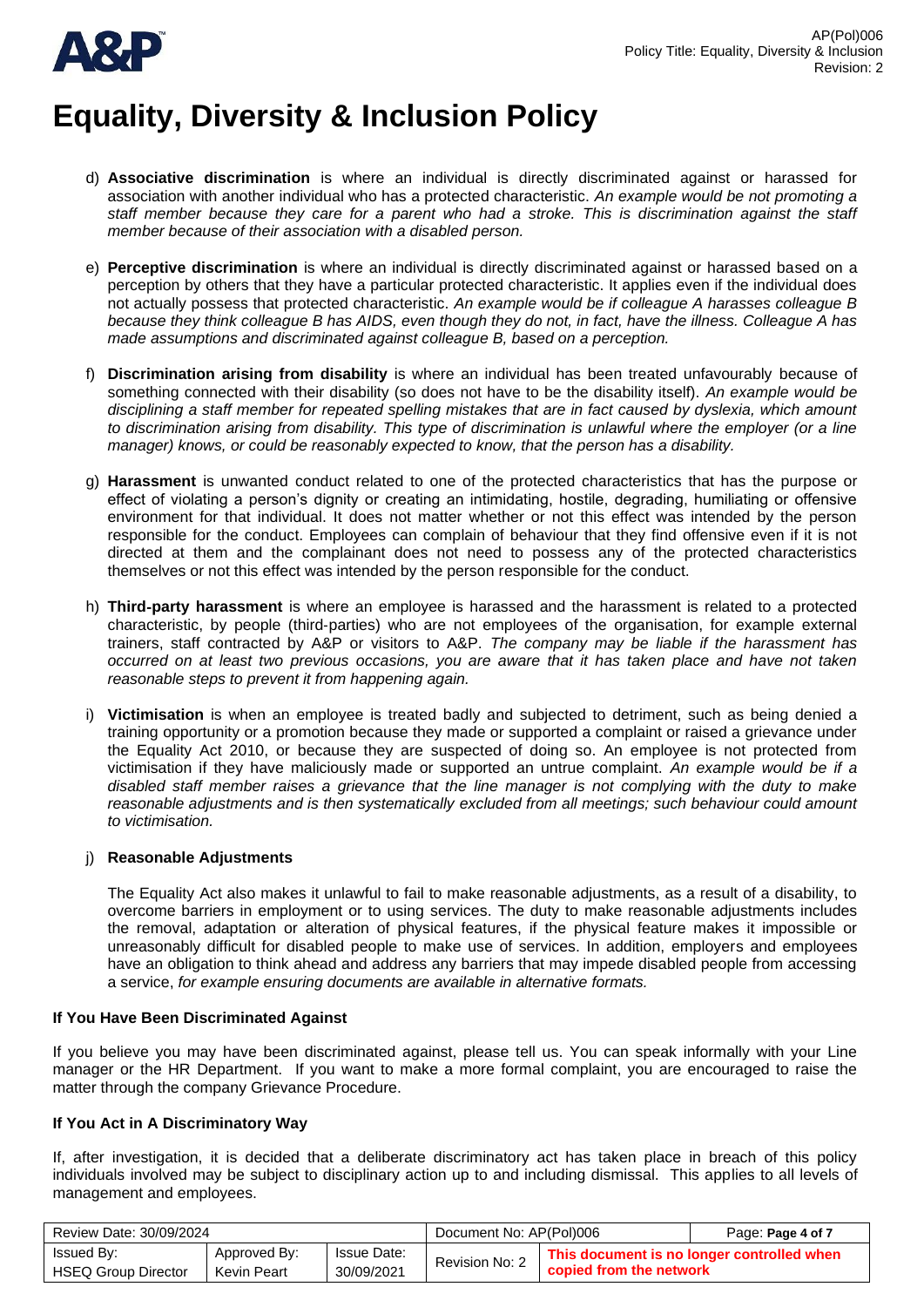



## **Malicious or Vexatious Complaints**

All allegations of potential breaches of this policy will be treated seriously. Employees and contractors who make such allegations in good faith will not be victimised or treated less favourably as a result. However, if an allegation or

complaint is judged to be vexatious or malicious, or found to have been made in bad faith it will be dealt with under the company Disciplinary Procedure.

## **Harassment (Including Bullying)**

#### **Harassment**

A person subjects another to harassment where they engage in unwanted and unwarranted conduct which has the purpose or effect of violating that other's dignity, or creating an intimidating, hostile, degrading, humiliating or offensive environment for that other.

Harassment may involve repeated forms of unwanted and unwarranted behaviour, but a one-off incident can also amount to harassment. Harassment on grounds of sex (including gender re-assignment), race, religion or belief, disability, sexual orientation or age may amount to unlawful discrimination. Harassment may also breach other legislation and may in some circumstances be a criminal offence, e.g. under the provisions of the Protection from Harassment Act 1997.

Reasonable and proper management instructions administered reasonably, or reasonable and proper review of a member of staff's and / or performance will not constitute harassment or bullying, and behaviour will not amount to harassment if the conduct complained of could not reasonably be perceived as offensive.

## **Bullying**

Bullying is a form of harassment. It may be characterised by offensive, intimidating, malicious or insulting behaviour, or misuse of power through means intended to undermine, humiliate, denigrate or injure the recipient.

## **Behaviour**

Examples of behaviour which may amount to harassment and bullying include action and inaction (but are not limited to) the following:

- offensive comments or body language
- verbal or physical threats
- insulting, abusive, embarrassing or patronising behaviour or comments
- humiliating, intimidating, and / or demeaning criticism
- open hostility
- deliberately undermining a competent person by overloading with work and constant criticism
- exclusion and / or isolation
- publishing, circulating or displaying pornographic, racist, homophobic, sexually suggestive or otherwise offensive pictures or other materials
- unwanted physical contact, ranging from an invasion of space to a serious assault.

## **Procedure for Dealing with Complaints**

Wherever possible, the aim is to resolve complaints of inequality, exclusion or harassment promptly and effectively so that good working relationships and normal social interactions can be resumed as quickly as possible.

## **Initial Action**

An individual who feels that they are being harassed may feel able to approach the person in question to explain what conduct they find upsetting, offensive or unacceptable, and to ask that person to refrain from that behaviour. Such an informal approach may be all that is required to resolve the issue. A&P does not wish to be prescriptive as to the form of any such action that the complainant or the person who is the subject of the complaint may wish to make.

| Review Date: 30/09/2024    |              |                    | Document No: AP(Pol)006 |                                            | Page: Page 5 of 7 |
|----------------------------|--------------|--------------------|-------------------------|--------------------------------------------|-------------------|
| Issued By:                 | Approved By: | <b>Issue Date:</b> | Revision No: 2          | This document is no longer controlled when |                   |
| <b>HSEQ Group Director</b> | Kevin Peart  | 30/09/2021         |                         | copied from the network                    |                   |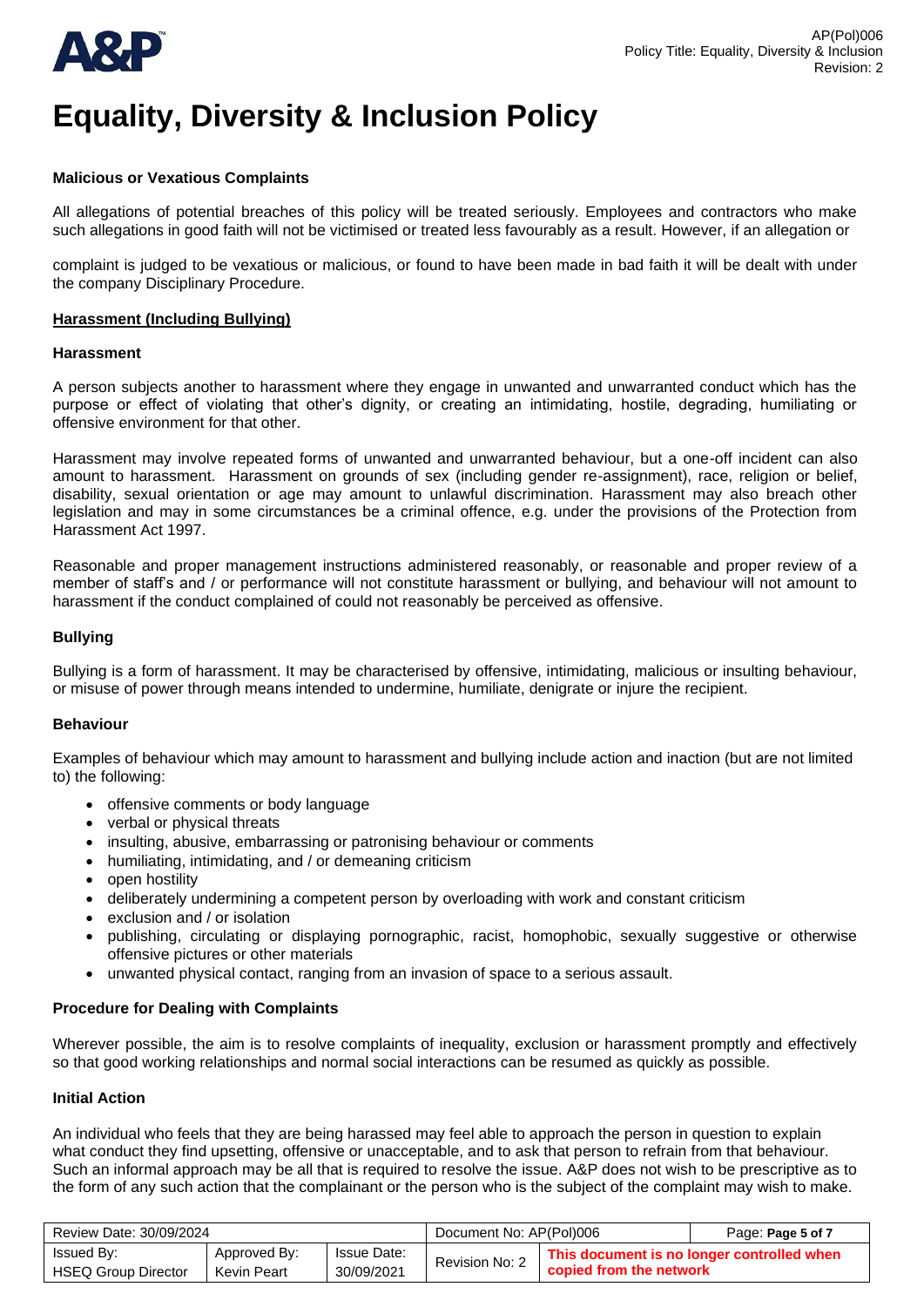

If the individual is unable or reluctant to approach the person complained against, they should approach their line manager, or the HR department to ask for help in achieving a resolution of the problem.

## **Mediation**

In some situations, it may be appropriate to ask the parties to consider entering into a mediation process. Although mediation may be attempted at any time before or after a formal investigation, it may be particularly helpful if it is considered at an early stage before the formal procedure is invoked.

All those involved in the mediation process must maintain appropriate confidentiality. If for any reason the process does not prove fruitful, or is taking an unacceptably long time to achieve resolution, either party may withdraw from the process.

## **Raising a Formal Concern / Complaint**

If informal action does not succeed in resolving the situation the Grievance Procedure will be invoked. Employees must put their concern / complaint in writing to HR.

- The complainant should set out as clearly and succinctly as possible (i) the nature of the behaviour that they are concerned about; (ii) the effect of this behaviour on them; and (iii) the resolution they are seeking. The complaint should include dates and details of any witnesses to any incidents referred to in the complaint, together with any documentary evidence.
- The complainant should also explain what attempts, if any, have been made to resolve the difficulties and the outcome they are seeking.
- Every effort will be made to achieve a prompt resolution to the complaint the aim being to conclude the complaint within a period of no more than six weeks. Both the complainant and the person who is the subject of the complaint will be expected to co-operate with the Company in achieving that result.

## **Possible Outcomes**

Depending on the nature of the complaint and the evidence found, including the findings of any investigation report, the Line Manager, in consultation with HR, will either: -

- Take no further action, other than, where appropriate, implementing or suggesting steps that would help to restore reasonable working relationships between the parties. This approach will usually be appropriate where the claim(s) of harassment are considered to be unfounded and where there is a continuing relationship between the parties.
- Initiate resolution of the issues (e.g. by requiring that certain individuals undergo specific training, or implementing practical arrangements to improve working relationships). If a successful resolution is achieved the case will be closed, but the situation will be monitored for an appropriate period. This approach will usually be appropriate where the evidence does not support a claim of harassment but it is clear that either party has demonstrated behaviours that are likely to lead to further issues between them if unresolved or, alternatively that there are structural issues within a department that require management attention.
- Initiate disciplinary proceedings where there is sufficient evidence to support allegations of harassment of a sufficiently serious nature as to merit disciplinary action.

## **Confidentiality**

All information concerning allegations of inequality, harassment and / or bullying must be treated in the strictest of confidence and breaches of confidentiality may give rise to disciplinary action. All parties involved in a complaint (including any witnesses who may be interviewed as part of any investigation, trade union representatives or accompanying colleagues supporting any of the parties) should maintain the confidentiality of the process.

| Review Date: 30/09/2024                  |                             |                                  | Document No: AP(Pol)006                                                                 |  | Page: Page 6 of 7 |
|------------------------------------------|-----------------------------|----------------------------------|-----------------------------------------------------------------------------------------|--|-------------------|
| Issued By:<br><b>HSEQ Group Director</b> | Approved By:<br>Kevin Peart | <b>Issue Date:</b><br>30/09/2021 | This document is no longer controlled when<br>Revision No: 2<br>copied from the network |  |                   |